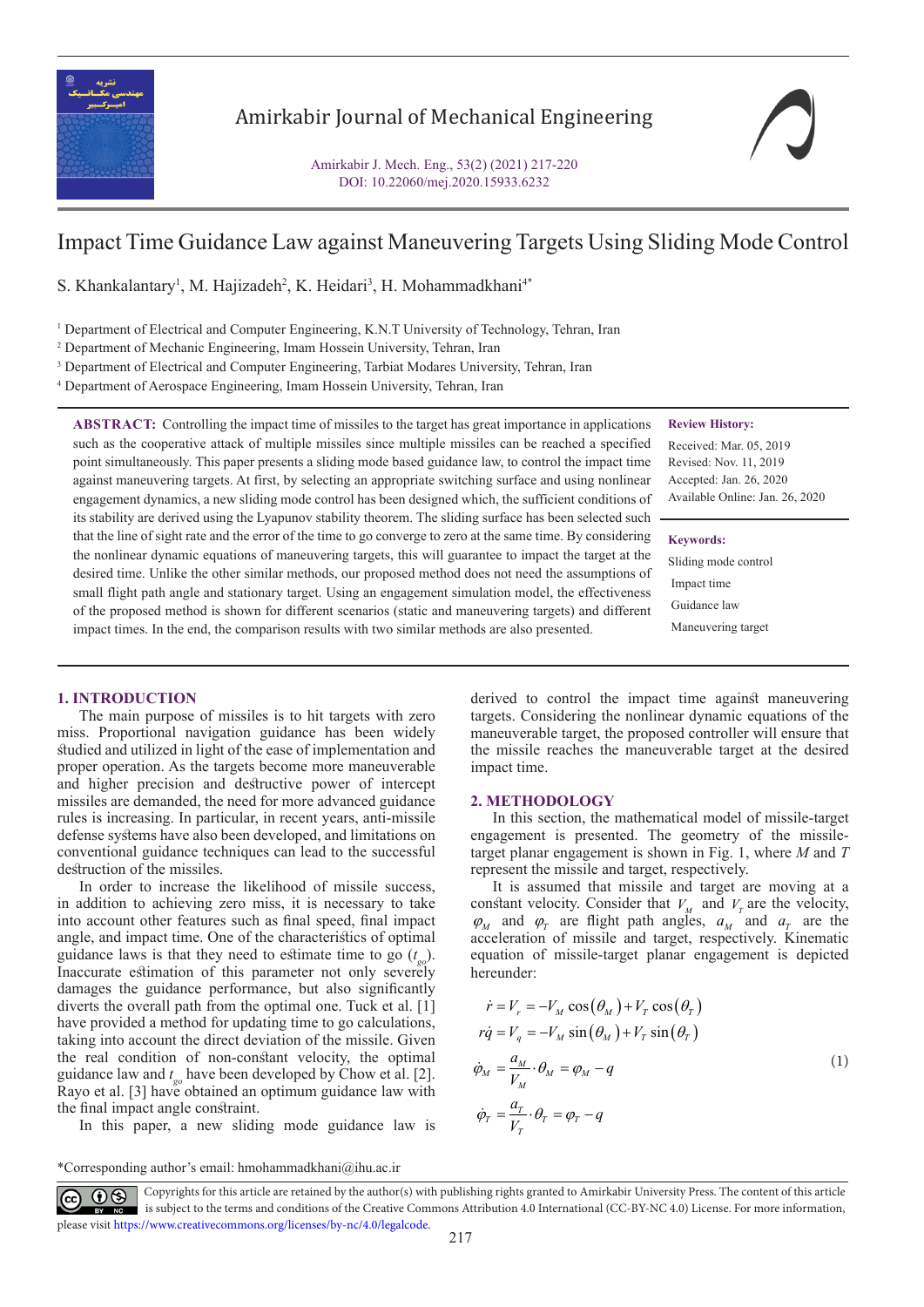

**Fig. 1. Engagement geometry of missile-target.**

*r* is the relative position of the missile and the target and *q* is the line-of-sight angle. After some algebra:

$$
\ddot{q} = -\frac{2\dot{r}\dot{q}}{r} - \frac{\cos(\theta_M)}{r} a_M + \frac{\cos(\theta_r)}{r} a_r \ddot{r}
$$
\n
$$
= -a_r \sin(\theta_r) + a_M \sin(\theta_M) + r\dot{q}^2
$$
\n(2)

In the missile-target engagement scenario, the impact time is defined as the sum of current time and time to go:

$$
t_f = t + t_{go} \tag{3}
$$

*t go* is variable and depends on future control inputs. If the missile guidance law is designed and specified along the entire path, the mathematical relationship of the time to go can be obtained, but it is impossible to calculate the exact value of this parameter. In order to solve this problem, most articles have used the expressions for time to go estimation instead of its unknown exact value. One of the most widely used estimated expression of *t go* is:

$$
t_{go} = -\frac{r}{\dot{r}} = -\frac{r}{V_r}
$$
 (4)

where  $V_r$  is the derivative of relative position.

There are several choices for the sliding surface. In this paper, similar to Ref. [4], the following relation is taken as the sliding surface:

$$
s = \dot{q} + C e \operatorname{sgn}(\dot{q}) \tag{5}
$$

where *C* is a positive constant and *e* is the impact time error. Selecting the above sliding surface can guarantee to achieve the desired goals by nullifying the line-of-sight rate, the first term, and the timing error of the second term. The time to go error can be written as:

$$
e = t_f - t_f^d = t + t_{go} - t_f^d = t_{go} - t_{go}^d
$$
 (6)

where  $t_{go}$  is the estimation of time to go and are calculated according to Eq. (4).  $t_{go}^d = t_f^d - t$  indicates the desired amount of  $t_{\rm go}$ . To design the time control law, by differentiating the sliding surface (Eq. (5)) and inserting differentiating the sliding surface (Eq.  $(5)$ ) and by inserting  $\dot{e}$  from Eq.  $(6)$ , we have:

$$
\dot{s} = \ddot{q} + C \left( 1 + \dot{t}_{go} \right) \text{sgn} \left( \dot{q} \right) \tag{7}
$$

By differentiating Eq. (4) and replacing it from Eq. (1), one has:

$$
\dot{t}_{go} = \frac{r\dot{V}_r}{V_r^2} - 1 = \frac{r}{V_r^2} r\dot{q}^2 + a_M \sin(\theta_M) -
$$
\n
$$
a_T \sin(\theta_T) = \frac{1}{V_r^2} (V_q^2 + a_M r \sin(\theta_M) - a_T r \sin(\theta_T))
$$
\n(8)

Finally, after some algebra, the control signal is depicted hereunder:

$$
a_M = a_M^{eq} + a_M^{disc}
$$
  
\n
$$
- \frac{2\dot{r}q}{r} + \frac{\cos(\theta_r)}{r} a_r +
$$
  
\n
$$
a_M^{eq} = \frac{\frac{C \operatorname{sgn}(\dot{q})(V_q^2 - a_r r \sin(\theta_r))}{V_r^2}}{\frac{\cos(\theta_M)}{r} - \frac{C \operatorname{sgn}(\dot{q}) r \sin(\theta_M)}{V_r^2}}
$$
  
\n
$$
a_M^{disc} = K \operatorname{sgn}(s) = -\frac{M \operatorname{sgn}(s)}{r}
$$
  
\n
$$
\frac{\operatorname{sgn}(\frac{\cos(\theta_M)}{r})}{V_r^2}
$$
  
\n
$$
\frac{C r \sin(\theta_M) \operatorname{sgn}(\dot{q})}{V_r^2}
$$

To overcome the high chattering input control due to sgn(.) function, it is proposed to use the sigmoid(.) function instead:

$$
K = -\frac{M}{\text{sgn}\left(\frac{\cos(\theta_M)}{r} - \frac{Cr\sin(\theta_M)\text{sigmoid}(\dot{q})}{V_r^2}\right)}
$$
(10)

#### **3. RESULTS AND DISCUSSION**

In order to eva1. Luate the performance of the proposed impact time control guidance, two scenarios with stationary and maneuverable targets have been considered. In order to show the efficiency and superiority of the proposed method, its performance has been compared with Ref. [5] and Ref. [6]. The simulation results are shown below. For the stationary target, the control input is applied for different desired impact times and the results are presented in Figs. 2 to 5. It can be seen in Fig. 2 that, by increasing the desired impact time, the missile trajectory moves further away from the target at the beginning of the flight. In fact, to get later to the target, more curvature is needed in the missile's flight path.

The results for maneuvering target are shown in Figs. 6 to 9. The simulation result of compared methods of Ref. [5] and Ref. [6] are shown in Figs. 7 and 6, respectively. Our proposed method result is demonstrated in Fig. 8. Simulations are performed until the desired impact time of 40 seconds. It can be clearly conceived that the desired impact time is only achieved in Fig. 8 (our proposed method) and the impact time of Figs. 6 and 7 are less and more than the desired one respectively. Fig. 9 shows the separating distance between the missile and target, which is decreasing monotonically.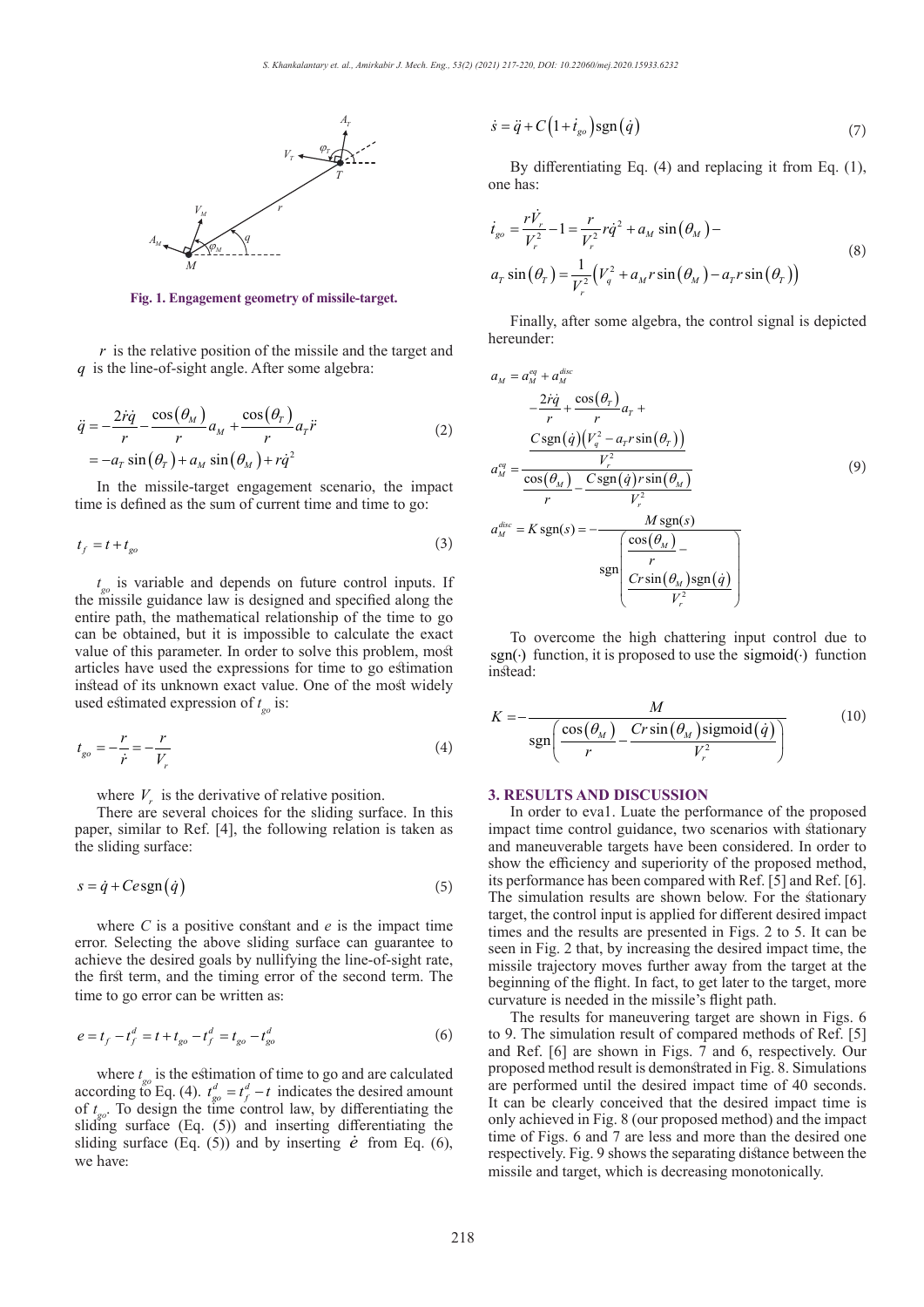

**Fig. 2. Missile trajectory (stationary target).**



**Fig. 3. Missile-target relative position.**



#### **Fig. 4. Sliding surface.**



**Fig. 5. Guidance command**  $(a_{\mu})$ **.** 







**Fig. 7. Missile and maneuvering target trajectories [5]. Fig. 7. Missile and maneuvering target trajectories [5].**







**Fig. 9. Missile-target relative position.**

## **4. CONCLUSION**

Due to the high importance of impact time control, in this study, a new sliding-mode based guidance law is proposed which by choosing a new sliding surface involving time to go error, and considering nonlinear relationships of missile and target engagement, can govern the impact time successfully. The effectiveness of the proposed impact time control was evaluated by simulation and it was shown that this new guidance law has also the capability of handling maneuvering targets at a predetermined impact time while the comparative methods have failed to reach the desired time.

# **REFERENCES**

- [1] M.-J. Tahk, C.-K. Ryoo, H. Cho, Recursive time to go estimation for homing guidance missiles, IEEE Transactions on Aerospace and Electronic Systems, 38(1) (2002) 13-24.
- [2] H. Cho, C.K. Ryoo, M.-J. Tahk, Closed-form optimal guidance law for missiles of time-varying velocity, Journal of Guidance, Control, and Dynamics, 19(5)